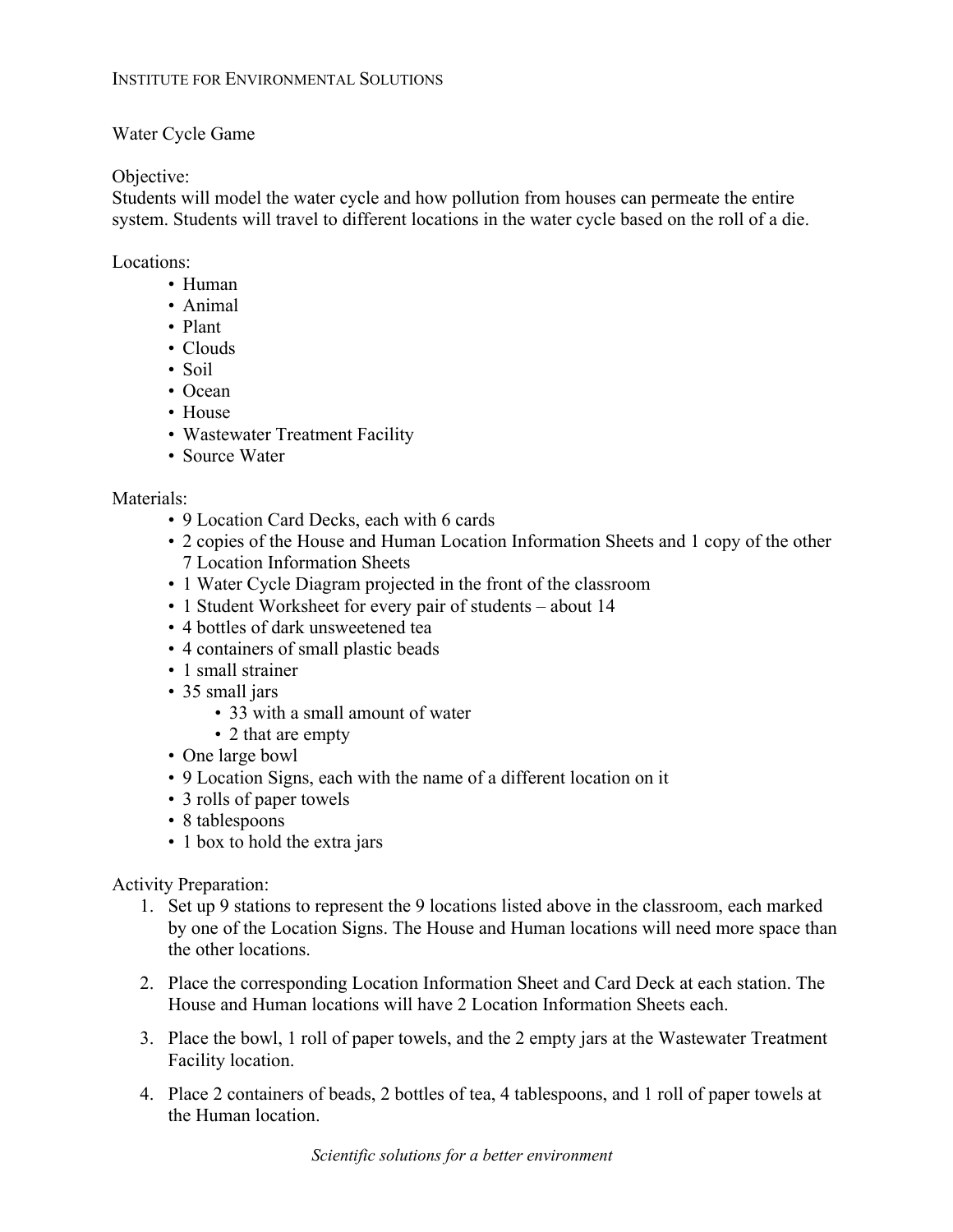### INSTITUTE FOR ENVIRONMENTAL SOLUTIONS

- 5. Place 2 containers of beads, 2 bottles of tea, 4 tablespoons, and 1 roll of paper towels at the House location.
- 6. Place the box at the Clouds location.

Activity Procedure:

- 1. Introduce the concept of the water cycle.
- 2. Introduce the concept of household water pollution and CEC's.
- 3. Divide the class into groups of 2.
- 4. Hand out the Student Worksheet to each group and introduce the game.
- 5. Give each group a jar of clean water. Place all extras in the box at the Cloud location.
- 6. Have half of the groups start at the House location and the other half start at the Human location.
- 7. As students start the game, they will follow the instructions on the Location Information Sheet at the House or Human location.
- 8. Students will complete a short activity and then fill out one row of their worksheets. The activity at the House and Human locations is to put pollution (tea and beads) into their water.
- 9. On their worksheets, each group will write their current location, the number of spoonfuls of tea in their jar, and the number of spoonfuls of beads in their jar after completing the activity.
- 10. Once the activity is completed and their worksheet is filled out, each group will take a turn drawing a card from the House or Human location's Card Deck. This card will tell them which location to go to next.
- 11. At each location, groups will complete an activity, fill out their worksheet, and draw a card to determine their next location.
- 12. Most activities at the stations involve simply choosing a question to answer. If students go to the same location multiple times, they should choose a different question to answer each time. Their answer should be written down on their worksheet. The House, Human, Wastewater Treatment Facility, and the Cloud locations are slightly more complicated.
	- a. At the House and Human locations, groups place one spoonful of tea and one spoonful of beads in their jar, as outlined above.
	- b. At the Wastewater Treatment Facility, groups filter their water through a strainer, into another jar, thereby removing any beads. They will put the beads they filter out in the large bowl at the location.
	- c. When a group rolls to go to the Cloud station, if their water is polluted, they will leave their jar of water at their current station. At the Clouds station they will get a new jar with clean water.